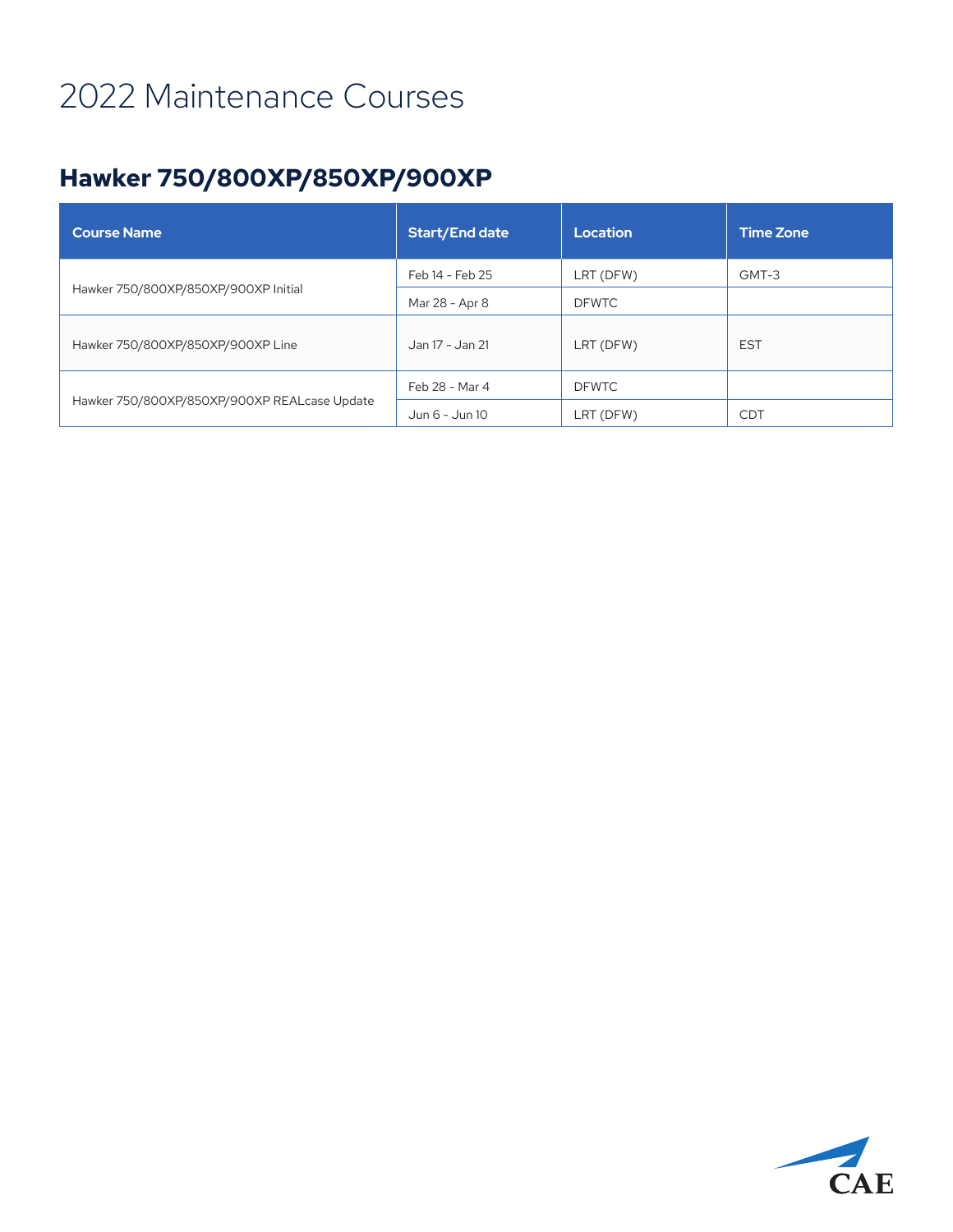#### **Beechjet 400/400A/400XP**

| <b>Course Name</b>               | <b>Start/End date</b> | Location       | <b>Time Zone</b> |
|----------------------------------|-----------------------|----------------|------------------|
| Beechjet 400/400A/400XP Initial* | Apr 20 - Apr 29       | Greensboro, NC |                  |
|                                  | Sep 28 - Oct 7        | Dallas         |                  |
| Beechjet 400/400A/400XP Line     | Mar 28 - Apr 1        | LRT (DFW)      | <b>EST</b>       |

\* Open to outside customers

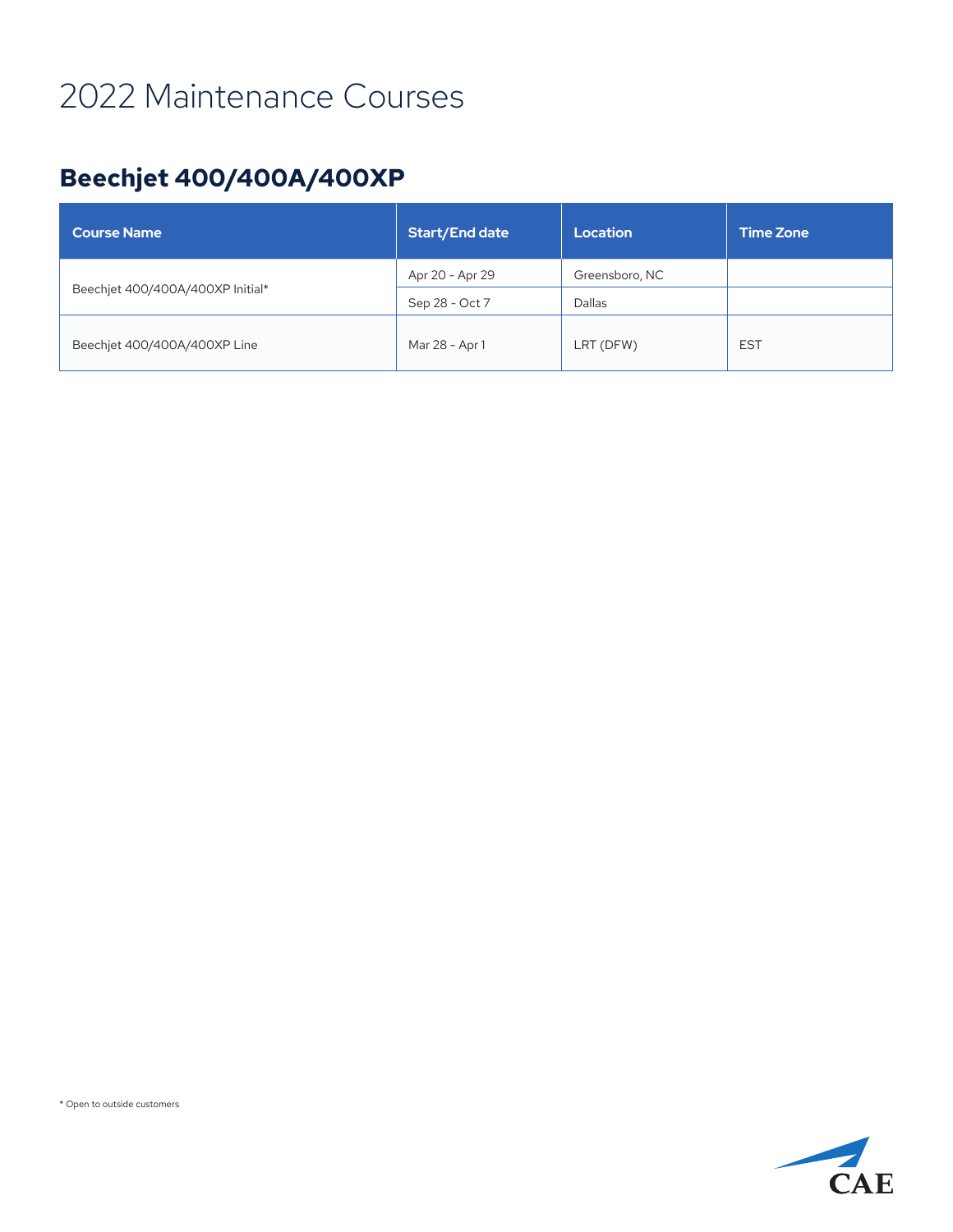#### **King Air 90/200/300/350**

| <b>Course Name</b>                  | <b>Start/End date</b> | Location  | <b>Time Zone</b> |
|-------------------------------------|-----------------------|-----------|------------------|
| King Air 90/200/300/350 FAA Initial | Feb 14 - Mar 2        | LRT (DFW) | GMT-3            |